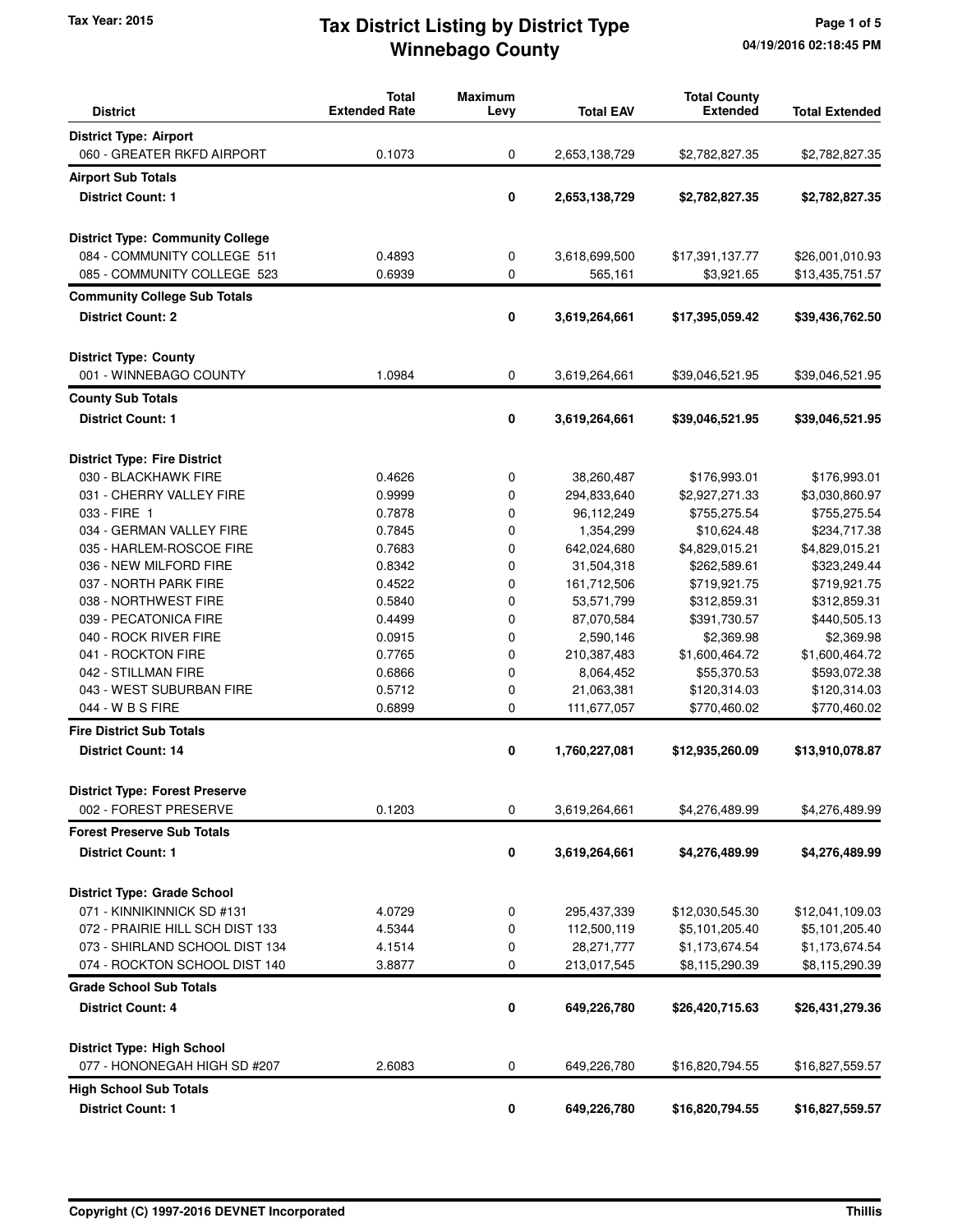## **Winnebago County** Tax Year: 2015 **Tax District Listing by District Type** Page 2 of 5

| <b>District</b>                        | <b>Total</b><br><b>Extended Rate</b> | <b>Maximum</b><br>Levy | <b>Total EAV</b> | <b>Total County</b><br><b>Extended</b> | <b>Total Extended</b> |
|----------------------------------------|--------------------------------------|------------------------|------------------|----------------------------------------|-----------------------|
| <b>District Type: Libraries</b>        |                                      |                        |                  |                                        |                       |
| 061 - SOUTH BELOIT CITY LIBRARY        | 0.2142                               | 0                      | 103,802,374      | \$221,954.39                           | \$221,954.39          |
| <b>Libraries Sub Totals</b>            |                                      |                        |                  |                                        |                       |
|                                        |                                      |                        |                  |                                        |                       |
| <b>District Count: 1</b>               |                                      | 0                      | 103,802,374      | \$221,954.39                           | \$221,954.39          |
| <b>District Type: Library District</b> |                                      |                        |                  |                                        |                       |
| 054 - CHERRY VALLEY LIBRARY            | 0.3976                               | 0                      | 239,498,624      | \$943,882.89                           | \$986,597.05          |
| 055 - NORTH SUBURBAN LIBRARY           | 0.3032                               | 0                      | 1,112,745,184    | \$3,294,598.54                         | \$3,421,528.20        |
| 056 - PECATONICA LIBRARY               | 0.1967                               | 0                      | 82,385,415       | \$162,052.11                           | \$185,180.97          |
| 057 - TALCOTT FREE LIBRARY             | 0.2208                               | 0                      | 182,606,300      | \$393,755.87                           | \$393,755.87          |
| 058 - WINNEBAGO LIBRARY                | 0.2182                               | 0                      | 135,078,692      | \$294,741.70                           | \$294,741.70          |
| 059 - ROCKFORD CITY LIBRARY            | 0.5196                               | 0                      | 1,438,501,510    | \$7,310,922.00                         | \$7,311,555.55        |
| <b>Library District Sub Totals</b>     |                                      |                        |                  |                                        |                       |
| <b>District Count: 6</b>               |                                      | 0                      | 3,190,815,725    | \$12,399,953.11                        | \$12,593,359.34       |
| District Type: Multi-Township Dist     |                                      |                        |                  |                                        |                       |
| 101 - BU/HA MULTI TOWNSHIP             | 0.0523                               | 0                      | 35,766,085       | \$18,705.66                            | \$18,705.66           |
| 102 - DU/LA MULTI TOWNSHIP             | 0.0403                               | 0                      | 68,583,474       | \$27,542.11                            | \$27,542.11           |
| 124 - PE/SE MULTI TOWNSHIP             | 0.0544                               | 0                      | 87,343,474       | \$47,514.85                            | \$47,514.85           |
|                                        |                                      |                        |                  |                                        |                       |
| <b>Multi-Township Dist Sub Totals</b>  |                                      |                        |                  |                                        |                       |
| <b>District Count: 3</b>               |                                      | 0                      | 191,693,033      | \$93,762.62                            | \$93,762.62           |
| <b>District Type: Municipality</b>     |                                      |                        |                  |                                        |                       |
| 017 - CHERRY VALLEY VILLAGE            | 0.0000                               | 0                      | 68,513,087       | \$0.00                                 | \$0.00                |
| 018 - DURAND VILLAGE                   | 0.3273                               | 0                      | 16,409,598       | \$52,920.59                            | \$52,920.59           |
| 019 - LOVES PARK CITY                  | 0.0000                               | 0                      | 315,971,761      | \$0.00                                 | \$0.00                |
| 020 - MACHESNEY PARK VILLAGE           | 0.0000                               | 0                      | 319,243,249      | \$0.00                                 | \$0.00                |
| 021 - NEW MILFORD VILLAGE              | 0.0000                               | 0                      | 7,603,557        | \$0.00                                 | \$0.00                |
| 022 - PECATONICA VILLAGE               | 0.3920                               | 0                      | 25,868,724       | \$101,405.40                           | \$101,405.40          |
| 023 - ROCKFORD CITY                    | 3.3595                               | 0                      | 1,438,501,510    | \$47,269,134.84                        | \$47,273,231.07       |
| 024 - ROCKTON VILLAGE                  | 0.6705                               | 0                      | 144,796,465      | \$942,197.52                           | \$942,197.52          |
| 025 - ROSCOE VILLAGE                   | 0.6589                               | 0                      | 194,658,767      | \$1,282,230.96                         | \$1,282,230.96        |
| 026 - SOUTH BELOIT CITY                | 1.1922                               | 0                      | 103,802,374      | \$1,235,359.59                         | \$1,235,359.59        |
| 027 - WINNEBAGO VILLAGE                | 0.9391                               | 0                      | 44,048,532       | \$413,659.76                           | \$413,659.76          |
| <b>Municipality Sub Totals</b>         |                                      |                        |                  |                                        |                       |
| <b>District Count: 11</b>              |                                      | 0                      | 2,679,417,624    | \$51,296,908.66                        | \$51,301,004.89       |
| <b>District Type: Park District</b>    |                                      |                        |                  |                                        |                       |
| 046 - ROCKFORD PARK DISTRICT           | 1.1629                               | 0                      | 2,059,508,613    | \$23,466,509.79                        | \$23,853,030.91       |
| 047 - SUMNER PARK                      | 0.1516                               | 0                      | 71,901,440       | \$109,002.58                           | \$109,002.58          |
| 048 - WINNEBAGO PARK DISTRICT          | 0.1326                               | 0                      | 89,114,532       | \$118,165.87                           | \$118,165.87          |
| 049 - SEWARD PARK DISTRICT             | 0.1564                               | 0                      | 16,178,471       | \$25,303.13                            | \$25,303.13           |
| <b>Park District Sub Totals</b>        |                                      |                        |                  |                                        |                       |
| <b>District Count: 4</b>               |                                      | 0                      | 2,236,703,056    | \$23,718,981.37                        | \$24,105,502.49       |
| <b>District Type: Road District</b>    |                                      |                        |                  |                                        |                       |
| 110 - BURRITT TWSP ROAD                | 0.2152                               | 0                      | 22,907,497       | \$49,296.93                            | \$49,296.93           |
| 111 - CHERRY VALLEY TWSP ROAD          | 0.2762                               | 0                      | 255,273,499      | \$699,386.05                           | \$699,386.05          |
| 112 - DURAND TWSP ROAD                 | 0.2845                               | 0                      | 36,366,476       | \$102,777.65                           | \$102,777.65          |
| 113 - HARLEM TWSP ROAD                 | 0.0487                               | 0                      | 564,676,547      | \$262,688.97                           | \$262,688.97          |
| 114 - HARRISON TWSP ROAD               | 0.2229                               | 0                      | 12,858,588       | \$28,661.79                            | \$28,661.79           |
| 115 - LAONA TWSP ROAD                  | 0.2085                               | 0                      | 32,216,998       | \$67,172.44                            | \$67,172.44           |
| 116 - OWEN TWSP ROAD                   | 0.2088                               | 0                      | 77,490,142       | \$161,799.42                           | \$161,799.42          |
| 117 - PECATONICA TWSP ROAD             | 0.1874                               | 0                      | 64,814,018       | \$121,461.47                           | \$121,461.47          |
| 118 - ROCKFORD TWSP ROAD               | 0.1484                               | 0                      | 1,763,480,037    | \$2,569,034.16                         | \$2,569,034.16        |
| 119 - ROCKTON TWSP ROAD                | 0.1611                               | 0                      | 237,929,068      | \$376,310.78                           | \$376,310.78          |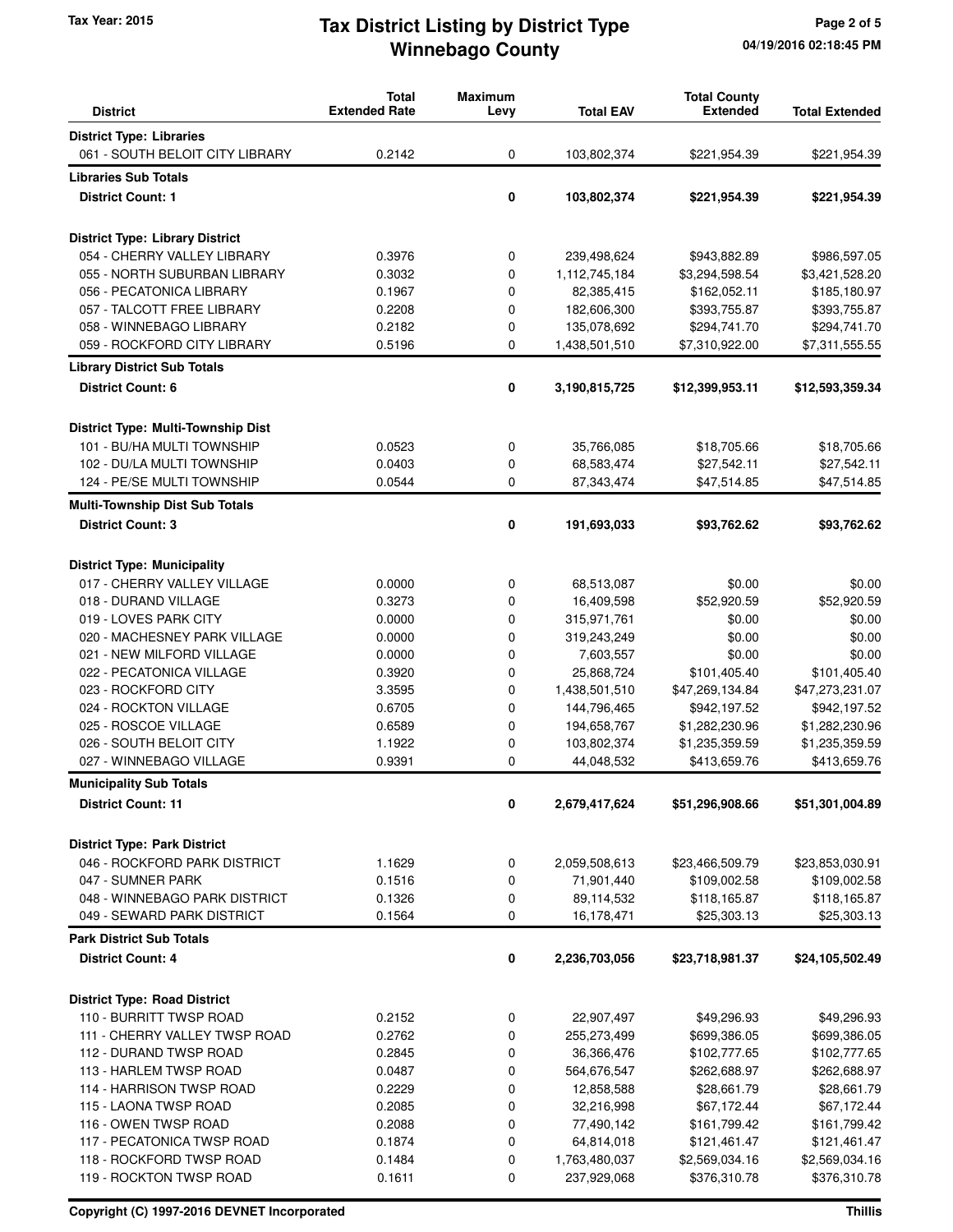## **Winnebago County** Tax Year: 2015 **Tax District Listing by District Type** Page 3 of 5

| <b>District</b>                          | <b>Total</b><br><b>Extended Rate</b> | <b>Maximum</b><br>Levy | <b>Total EAV</b> | <b>Total County</b><br><b>Extended</b> | <b>Total Extended</b> |
|------------------------------------------|--------------------------------------|------------------------|------------------|----------------------------------------|-----------------------|
|                                          |                                      |                        |                  |                                        |                       |
| <b>District Type: Road District</b>      |                                      |                        |                  |                                        |                       |
| 120 - ROSCOE TWSP ROAD                   | 0.1837                               | 0                      | 417,792,083      | \$767,165.69                           | \$767,165.69          |
| 121 - SEWARD TWSP ROAD                   | 0.4519                               | 0                      | 23,265,893       | \$105,138.57                           | \$105,138.57          |
| 122 - SHIRLAND TWSP ROAD                 | 0.1229                               | 0                      | 21,079,283       | \$25,906.44                            | \$25,906.44           |
| 123 - WINNEBAGO TWSP ROAD                | 0.1998                               | 0                      | 89,114,532       | \$178,050.83                           | \$178,050.83          |
| <b>Road District Sub Totals</b>          |                                      |                        |                  |                                        |                       |
| <b>District Count: 14</b>                |                                      | 0                      | 3,619,264,661    | \$5,514,851.19                         | \$5,514,851.19        |
| <b>District Type: Sanitary Districts</b> |                                      |                        |                  |                                        |                       |
| 050 - DURAND SANITARY                    | 0.0437                               | 0                      | 15,016,334       | \$6,456.92                             | \$6,456.92            |
| 051 - ROCK RIVER WATER REC               | 0.2075                               | 0                      | 2,434,182,399    | \$4,933,846.23                         | \$4,933,846.23        |
| 053 - SEWARD SANITARY                    | 0.0944                               | 0                      | 4,131,864        | \$3,900.48                             | \$3,900.48            |
| <b>Sanitary Districts Sub Totals</b>     |                                      |                        |                  |                                        |                       |
| <b>District Count: 3</b>                 |                                      | 0                      | 2,453,330,597    | \$4,944,203.63                         | \$4,944,203.63        |
|                                          |                                      |                        |                  |                                        |                       |
| <b>District Type: Special Districts</b>  |                                      |                        |                  |                                        |                       |
| 062 - RKFD - WINN DRAINAGE               | 0.0000                               | 0                      | 9,247,013        | \$0.00                                 | \$0.00                |
| 109 - COUNTRY OAKS SSA                   | 0.0000                               | 0                      | 309,289          | \$6,387.39                             | \$6,387.39            |
| 136 - HARVEST HILLS SSA                  | 0.0000                               | 0                      | 3,025,729        | \$27,683.64                            | \$27,683.64           |
| 155 - PERRYVILLE ROAD SSA                | 0.0000                               | 0                      | 0                | \$0.00                                 | \$0.00                |
| 156 - OLDE RIVER RIDGE PLAT 6 SSA        | 0.0000                               | 0                      | 4,417            | \$653.34                               | \$653.34              |
| 158 - I-39 BAXTER ROAD SSA               | 0.0000                               | 0                      | 0                | \$0.00                                 | \$0.00                |
| 160 - SOUTH BELOIT SSA 1                 | 0.0000                               | 0                      | 10,827           | \$676.76                               | \$676.76              |
| 161 - SOUTH BELOIT SSA 2                 | 0.0000                               | 0                      | 0                | \$0.00                                 | \$0.00                |
| 162 - SOUTH BELOIT SSA 3                 | 0.0000                               | 0                      | 0                | \$0.00                                 | \$0.00                |
| 163 - SOUTH BELOIT SSA 4                 | 0.0000                               | 0                      | 0                | \$0.00                                 | \$0.00                |
| <b>Special Districts Sub Totals</b>      |                                      |                        |                  |                                        |                       |
| <b>District Count: 10</b>                |                                      | 0                      | 12,597,275       | \$35,401.13                            | \$35,401.13           |
|                                          |                                      |                        |                  |                                        |                       |
| <b>District Type: Street Light Dist</b>  |                                      |                        |                  |                                        |                       |
| 064 - LINCOLN-ACRES STREET LIGHT         | 0.0000                               | 0                      | 596,093          | \$0.00                                 | \$0.00                |
| 065 - WASHINGTON PARK STREET LIGHT       | 0.8725                               | 0                      | 1,414,484        | \$12,341.37                            | \$12,341.37           |
| <b>Street Light Dist Sub Totals</b>      |                                      |                        |                  |                                        |                       |
| <b>District Count: 2</b>                 |                                      | 0                      | 2,010,577        | \$12,341.37                            | \$12,341.37           |
| <b>District Type: TIF Districts</b>      |                                      |                        |                  |                                        |                       |
| 052 - PRESTON & CENTRAL TIF              | 0.0000                               | 0                      | 2,134,890        | \$77,080.68                            | \$77,080.68           |
| 063 - WESTSIDE TIF #2                    | 0.0000                               | 0                      | 316,889          | \$638.64                               | \$638.64              |
| 066 - EAST STATE & ALPINE TIF            | 0.0000                               | 0                      | 11,181,100       | \$114,666.78                           | \$114,666.78          |
| 067 - WEST STATE & CENTRAL TIF           | 0.0000                               | 0                      | 10,278,837       | \$63,010.20                            | \$63,010.20           |
| 068 - WEST STATE & KILBURN TIF           | 0.0000                               | 0                      | 895,538          | \$30,191.92                            | \$30,191.92           |
| 088 - NORTH MAIN & AUBURN TIF            | 0.0000                               | 0                      | 1,163,052        | \$2,781.58                             | \$2,781.58            |
| 089 - JACKSON SCHOOL TIF                 | 0.0000                               | 0                      | 6,273,812        | \$30,330.02                            | \$30,330.02           |
| 090 - EASTSIDE TIF                       | 0.0000                               | 0                      | 4,336,180        | \$372,377.66                           | \$372,377.66          |
| 091 - WESTSIDE TIF                       | 0.0000                               | 0                      | 6,942,564        | \$586,835.84                           | \$586,835.84          |
| 092 - SEVENTH ST TIF                     | 0.0000                               | 0                      | 10,181,983       | \$765,496.22                           | \$765,496.22          |
| 093 - NORTH MAIN TIF                     | 0.0000                               | 0                      | 1,112,304        | \$46,261.58                            | \$46,261.58           |
| 094 - GLOBAL TRADE TIF #1                | 0.0000                               | 0                      | 27,674,358       | \$901,370.98                           | \$901,370.98          |
| 098 - MACHESNEY PARK TIF                 | 0.0000                               | 0                      | 8,947,025        | \$972,047.72                           | \$972,047.72          |
| 104 - SOUTH ROCKFORD TIF                 | 0.0000                               | 0                      | 2,428,085        | \$117,700.58                           | \$117,700.58          |
| 105 - LINCOLNWOOD TIF                    | 0.0000                               | 0                      | 365,381          | \$55,299.36                            | \$55,299.36           |
| 106 - DURAND VILLAGE TIF                 | 0.0000                               | 0                      | 1,541,173        | \$28,048.54                            | \$28,048.54           |
| 107 - SPRINGFIELD CORNERS TIF            | 0.0000                               | 0                      | 1,540,371        | \$208,388.02                           | \$208,388.02          |
| 125 - WAGON WHEEL TIF                    | 0.0000                               | 0                      | 1,525,355        | \$103,606.34                           | \$103,606.34          |
| 126 - RIVER OAKS TIF                     | 0.0000                               | 0                      | 241,748          | \$26,364.92                            | \$26,364.92           |
| 127 - GARRISON SCHOOL TIF                | 0.0000                               | 0                      | 1,693,014        | \$109,236.42                           | \$109,236.42          |
| 128 - KISHWAUKEE & HARRISON TIF          | 0.0000                               | 0                      | 1,652,571        | \$40,174.54                            | \$40,174.54           |

**Copyright (C) 1997-2016 DEVNET Incorporated Thillis**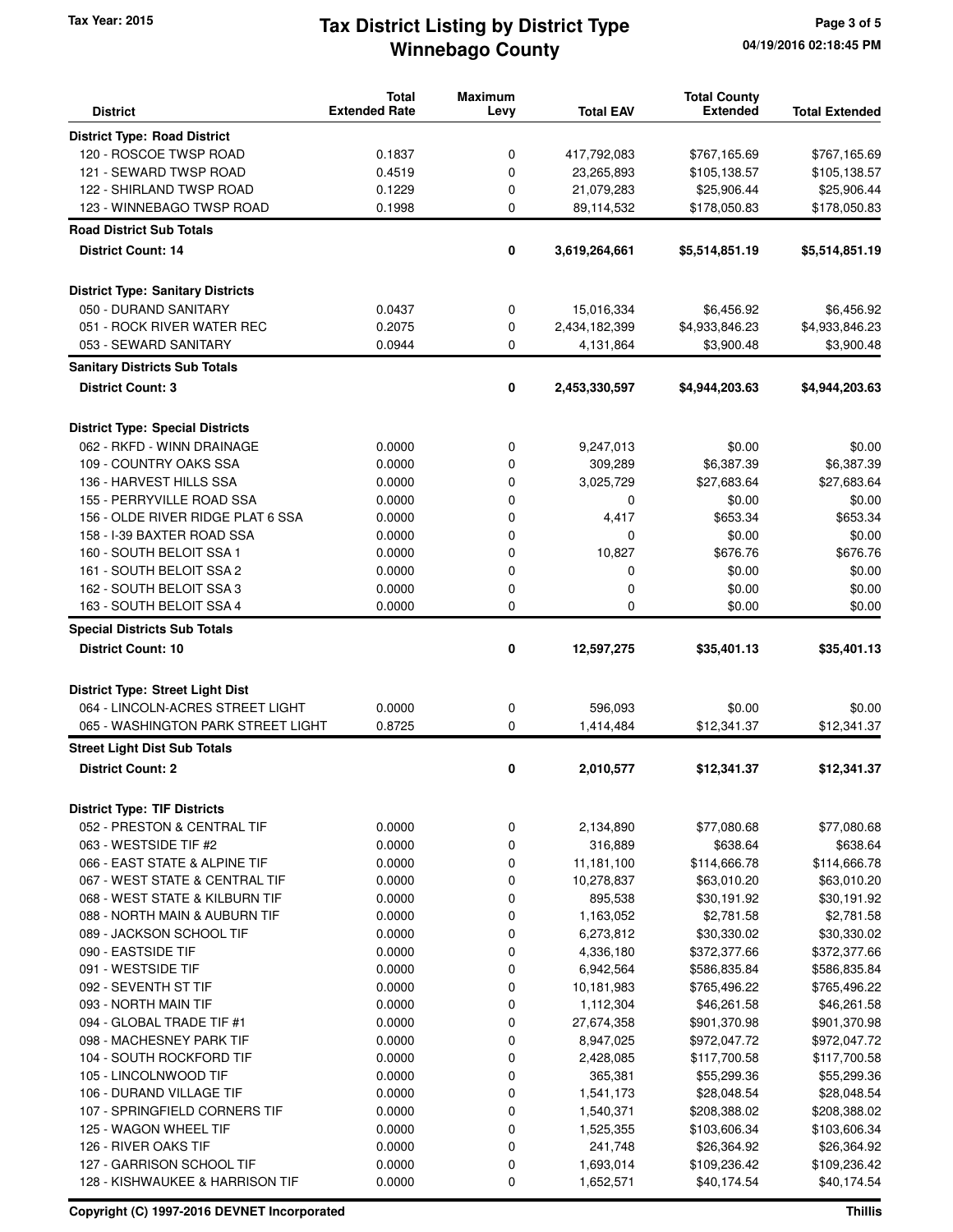## **Winnebago County** Tax Year: 2015 **Tax District Listing by District Type** Page 4 of 5

| <b>District</b>                          | <b>Total</b><br><b>Extended Rate</b> | <b>Maximum</b><br>Levy | <b>Total EAV</b> | <b>Total County</b><br><b>Extended</b> | <b>Total Extended</b> |
|------------------------------------------|--------------------------------------|------------------------|------------------|----------------------------------------|-----------------------|
| <b>District Type: TIF Districts</b>      |                                      |                        |                  |                                        |                       |
| 129 - LINCOLNWOOD TIF #2                 | 0.0000                               | 0                      | 267,247          | \$39,265.54                            | \$39,265.54           |
| 130 - HOPE VI TIF                        | 0.0000                               | 0                      | 1,629,474        | \$141,579.54                           | \$141,579.54          |
| 132 - NORTH 2ND TIF LOVES PARK           | 0.0000                               | 0                      | 10,970,907       | \$94,673.88                            | \$94,673.88           |
| 133 - GLOBAL TRADE TIF #2                | 0.0000                               | 0                      | 8,196,973        | \$242,226.74                           | \$242,226.74          |
| 134 - ASSISTED LIVING/ RIVER HOUSING TII | 0.0000                               | 0                      | 66,395           | \$0.00                                 | \$0.00                |
| 135 - NORTH 2ND TIF MACHESNEY PARK       | 0.0000                               | 0                      | 10,437,511       | \$308,266.78                           | \$308,266.78          |
| 137 - MAIN & WHITMAN TIF                 | 0.0000                               | 0                      | 1,809,479        | \$139,323.30                           | \$139,323.30          |
| 138 - MIDTOWN TIF                        | 0.0000                               | 0                      | 5,337,764        | \$11,093.12                            | \$11,093.12           |
| 139 - KISHWAUKEE & HARRISON TIF #2       | 0.0000                               | 0                      | 386,217          | \$0.00                                 | \$0.00                |
| 140 - FORMER BELOIT CORP TIF             | 0.0000                               | 0                      | 4,936,735        | \$326,028.54                           | \$326,028.54          |
| 141 - GLOBAL TRADE TIF #3                | 0.0000                               | 0                      | 13,238,442       | \$28,190.50                            | \$28,190.50           |
| 142 - RIVER DISTRICT NORTH TIF           | 0.0000                               | 0                      | 7,005,294        | \$56,287.66                            | \$56,287.66           |
| 143 - BROADWAY TIF                       | 0.0000                               | 0                      | 11,538,117       | \$48,555.90                            | \$48,555.90           |
| 144 - EAST RIVER TIF                     | 0.0000                               | 0                      | 10,397,212       | \$295,375.94                           | \$295,375.94          |
| 145 - SUMNER ROAD / GROVE ST TIF         | 0.0000                               | 0                      | 57,263           | \$0.00                                 | \$0.00                |
| 146 - LOVES PARK CORP CENTER TIF         | 0.0000                               | 0                      | 5,533,894        | \$181,409.08                           | \$181,409.08          |
| 147 - WESTSTONE TIF                      | 0.0000                               | 0                      | 4,280,204        | \$463,393.78                           | \$463,393.78          |
| 148 - NORTH WILLOW CREEK TIF             | 0.0000                               | 0                      | 1,426,347        | \$13,650.50                            | \$13,650.50           |
| 149 - SOUTH WILLOW CREEK TIF             | 0.0000                               | 0                      | 6,107,144        | \$70,876.90                            | \$70,876.90           |
| 150 - GLOBAL TRADEPARK SOUTH TIF         | 0.0000                               | 0                      | 286,602          | \$14,225.58                            | \$14,225.58           |
| 151 - I-39 / BAXTER ROAD TIF             | 0.0000                               | 0                      | 3,386,933        | \$243,249.12                           | \$243,249.12          |
| 152 - ZENITH CUTTER TIF                  | 0.0000                               | 0                      | 8,431,438        | \$908,737.94                           | \$908,737.94          |
| 153 - SPRING CREEK LAKES TIF             | 0.0000                               | 0                      | 345,174          | \$26,523.92                            | \$26,523.92           |
| 154 - FORMER WARNER ELECTRIC TIF         | 0.0000                               | 0                      | 447,194          | \$5,959.28                             | \$5,959.28            |
| 157 - JEFFERSON / NORTH 3RD ST TIF       | 0.0000                               | 0                      | 295,958          | \$16,033.14                            | \$16,033.14           |
| 159 - MULFORD & EAST STATE STREET TIF    | 0.0000                               | 0                      | 38,709,667       | \$217,307.58                           | \$217,307.58          |
| 164 - AUBURN STREET TIF                  | 0.0000                               | 0                      | 6,484,098        | \$14,234.66                            | \$14,234.66           |
| 165 - FOREST HILLS ROAD TIF              | 0.0000                               | 0                      | 4,214,329        | \$935.18                               | \$935.18              |
| 166 - GARDNER / BLACKHAWK TIF            | 0.0000                               | 0                      | 7,459,665        | \$19,286.62                            | \$19,286.62           |
| 167 - VILLAGE OF ROCKTON DOWNTOWN T      | 0.0000                               | $\mathbf 0$            | 4,598,043        | \$7,954.38                             | \$7,954.38            |
| <b>TIF Districts Sub Totals</b>          |                                      |                        |                  |                                        |                       |
| <b>District Count: 51</b>                |                                      | 0                      | 280,707,950      | \$8,586,553.64                         | \$8,586,553.64        |
| <b>District Type: Township</b>           |                                      |                        |                  |                                        |                       |
| 003 - BURRITT TOWNSHIP                   | 0.1885                               | 0                      | 22,907,497       | \$43,180.63                            | \$43,180.63           |
| 004 - CHERRY VALLEY TOWNSHIP             | 0.1418                               | 0                      | 255,273,499      | \$359,062.06                           | \$359,062.06          |
| 005 - DURAND TOWNSHIP                    | 0.1781                               | 0                      | 36,366,476       | \$64,339.89                            | \$64,339.89           |
| 006 - HARLEM TOWNSHIP                    | 0.1140                               | 0                      | 564,676,547      | \$614,918.75                           | \$614,918.75          |
| 007 - HARRISON TOWNSHIP                  | 0.1339                               | 0                      | 12,858,588       | \$17,217.65                            | \$17,217.65           |
| 008 - LAONA TOWNSHIP                     | 0.1213                               | 0                      | 32,216,998       | \$39,079.22                            | \$39,079.22           |
| 009 - OWEN TOWNSHIP                      | 0.1485                               | 0                      | 77,490,142       | \$115,072.86                           | \$115,072.86          |
| 010 - PECATONICA TOWNSHIP                | 0.1829                               | 0                      | 64,814,018       | \$118,544.85                           | \$118,544.85          |
| 011 - ROCKFORD TOWNSHIP                  | 0.1452                               | 0                      | 1,763,480,037    | \$2,513,637.20                         | \$2,513,637.20        |
| 012 - ROCKTON TOWNSHIP                   | 0.2035                               | 0                      | 237,929,068      | \$475,352.23                           | \$475,352.23          |
| 013 - ROSCOE TOWNSHIP                    | 0.1492                               | 0                      | 417,792,083      | \$623,087.21                           | \$623,087.21          |
| 014 - SEWARD TOWNSHIP                    | 0.4623                               | 0                      | 23,265,893       | \$107,558.22                           | \$107,558.22          |
| 015 - SHIRLAND TOWNSHIP                  | 0.2247                               | 0                      | 21,079,283       | \$47,365.15                            | \$47,365.15           |
| 016 - WINNEBAGO TOWNSHIP                 | 0.1707                               | 0                      | 89,114,532       | \$152,118.51                           | \$152,118.51          |
| <b>Township Sub Totals</b>               |                                      |                        |                  |                                        |                       |
| <b>District Count: 14</b>                |                                      | 0                      | 3,619,264,661    | \$5,290,534.43                         | \$5,290,534.43        |
| <b>District Type: Unit Schools</b>       |                                      |                        |                  |                                        |                       |
| 070 - HARLEM SCHOOL DIST 122             | 8.3864                               | 0                      | 589,084,651      | \$47,714,092.06                        | \$47,714,092.06       |
| 075 - NORTH BOONE SD #200                | 8.3633                               | 0                      | 885,225          | \$74,034.02                            | \$10,971,591.49       |
| 076 - ROCKFORD SCHOOL DIST 205           | 7.9379                               | 0                      | 1,997,556,473    | \$155,435,776.42                       | \$155,644,759.76      |
| 078 - MERIDIAN SCHOOL DIST 223           | 6.0720                               | 0                      | 10,238,553       | \$615,152.58                           | \$9,687,235.77        |
| 079 - SOUTH BELOIT SD #320               | 7.1259                               | 0                      | 72,131,732       | \$5,127,050.91                         | \$5,127,050.91        |